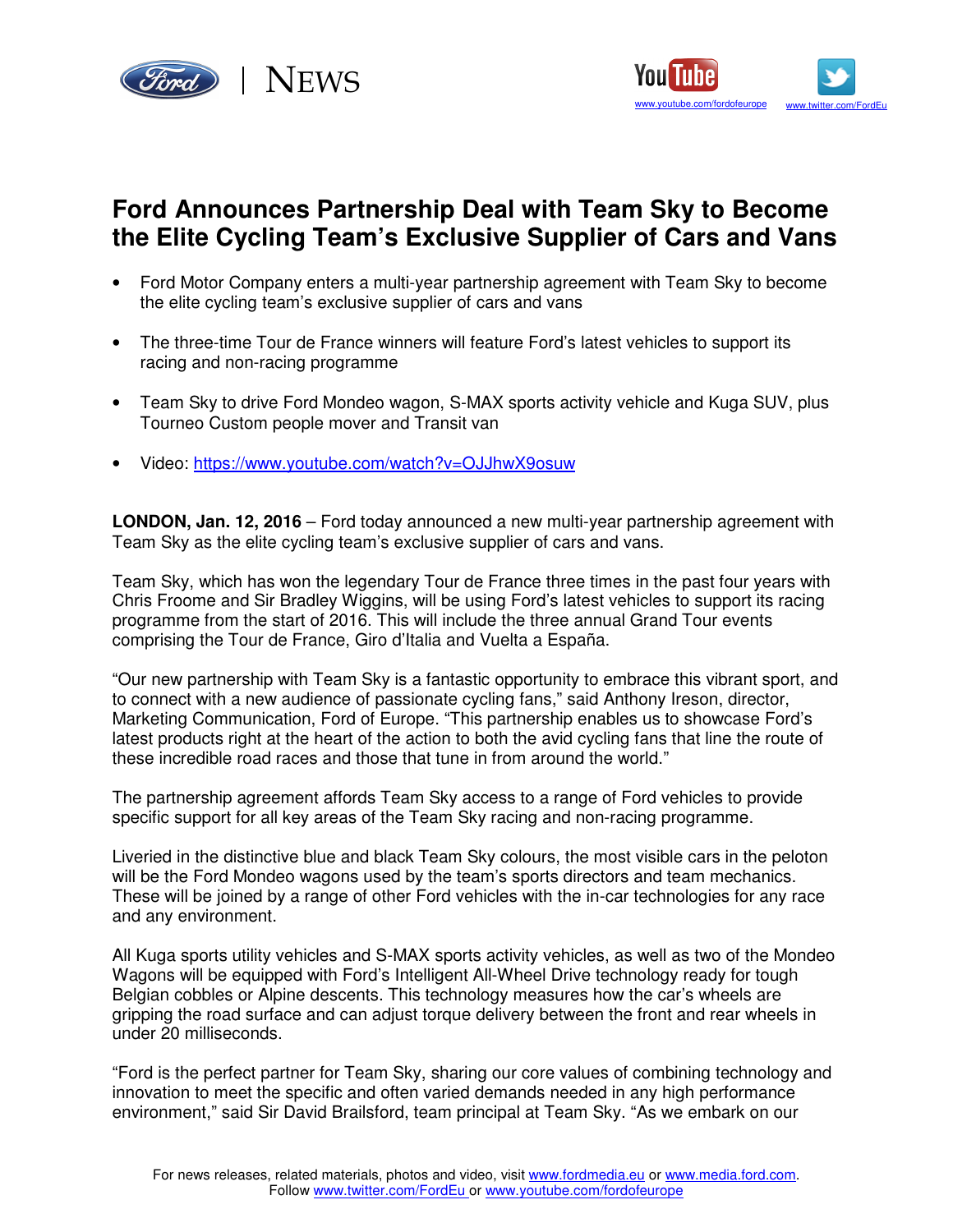racing programme, Ford's range of vehicles will play a vital role for Team Sky delivering the right car for the right environment as we strive towards even greater success and more race wins in 2016 and beyond."

The Ford-Team Sky partnership kicks off in late-January in its first race of the European season at the Majorca Challenge races, starting on Thursday Jan. 28

# # #

## NOTES FOR EDITORS

See table below for details of Ford vehicles to be used by Team Sky.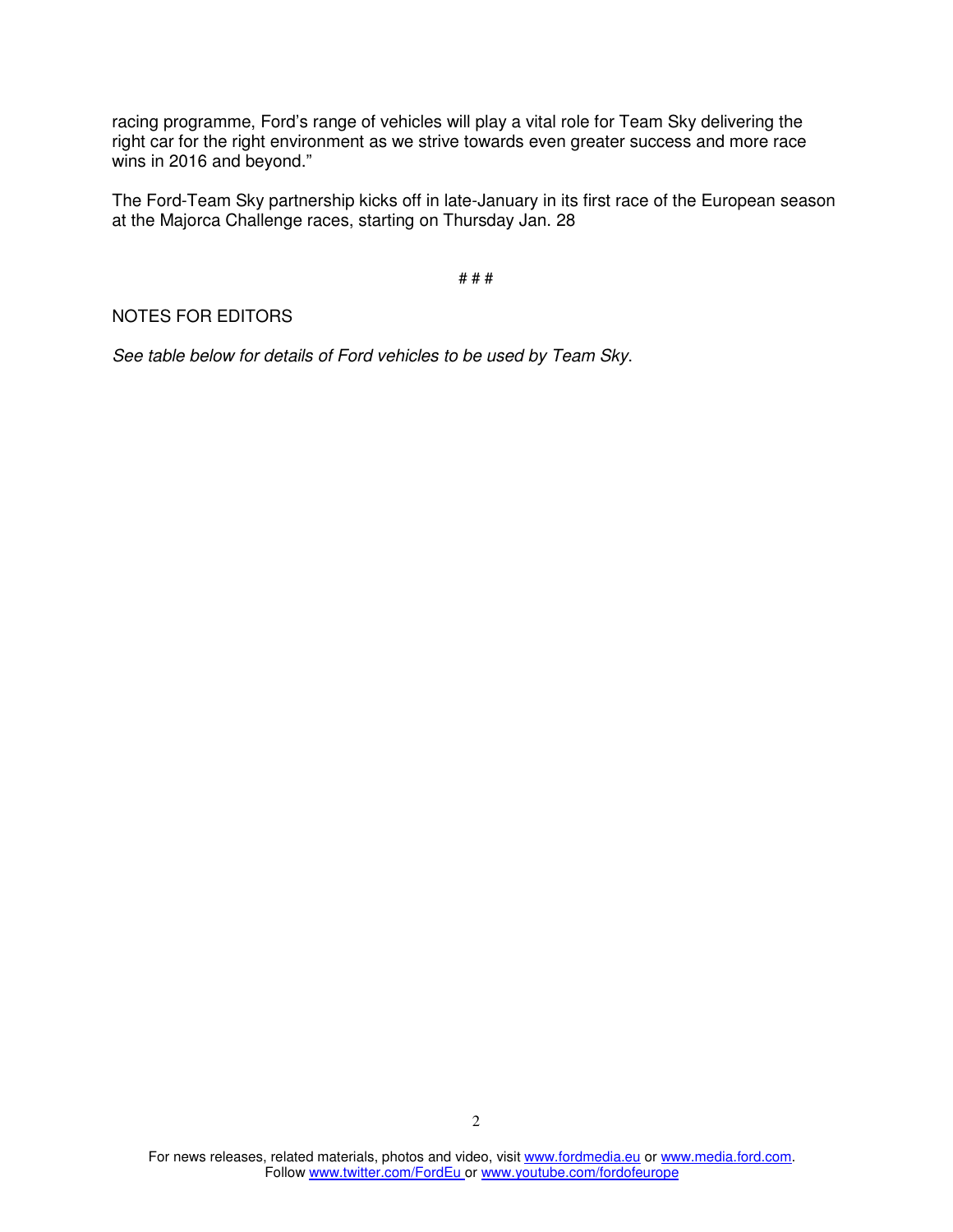## 2016 Team Sky – Ford vehicle fleet

| <b>Vehicle</b>                                                                          | No.              | <b>Team Sky role</b>                                                                                                                                                                                                               | <b>Specifications</b>                                                                                                                                                                                                                                                                                                                              |
|-----------------------------------------------------------------------------------------|------------------|------------------------------------------------------------------------------------------------------------------------------------------------------------------------------------------------------------------------------------|----------------------------------------------------------------------------------------------------------------------------------------------------------------------------------------------------------------------------------------------------------------------------------------------------------------------------------------------------|
| Ford Mondeo wagon<br>210 PS Titanium<br>PowerShift<br>180 PS Titanium<br>PowerShift AWD | 10<br>(5)<br>(2) | Sports directors - used by sports<br>directors and team mechanics to<br>follow the riders during the race<br>Sports directors - as above, with<br>all-wheel drive for key races in<br>Northern Europe<br>Management cars - used by | 5-seat estate car<br>2.0-litre TDCi diesel (210 or 180 PS)<br>6-speed PowerShift automatic transmission<br>Ford intelligent All Wheel Drive (180 PS<br>models only)<br>Sports directors vehicles fitted with bespoke<br>bike racks (9 bikes), 3 radio systems to<br>communicate with riders and other team<br>members, plus audio visual equipment |
| 210 PS Titanium<br>PowerShift                                                           | (3)              | Team Sky senior management                                                                                                                                                                                                         |                                                                                                                                                                                                                                                                                                                                                    |
| <b>Ford S-MAX</b><br>180 PS Titanium<br>PowerShift AWD                                  | 8<br>(6)         | Carer cars - used to support the<br>races and move team members<br>around the race locations from<br>hotel start to feed stations and<br>back to hotel                                                                             | 7-seat sports activity vehicle<br>2.0-litre TDCi diesel (180 PS)<br>6-speed PowerShift automatic transmission<br>Ford intelligent All Wheel Drive<br>Carer car vehicles fitted with a radio system<br>to communicate with the teams during a<br>stage                                                                                              |
| 180 PS Titanium<br>PowerShift AWD                                                       | (2)              | VIP cars - used to transport VIP<br>guests and partners                                                                                                                                                                            |                                                                                                                                                                                                                                                                                                                                                    |
| <b>Ford Kuga</b><br>180 PS Titanium<br>PowerShift AWD                                   | $\overline{c}$   | Carer car sports utility vehicles<br>(SUVs) - used to support the<br>races and move team members<br>around the race locations from<br>hotel start to feed stations and<br>back to hotel                                            | 5-seat SUVs<br>2.0-litre TDCi diesel (180 PS)<br>6-speed PowerShift automatic transmission<br>Ford intelligent All Wheel Drive<br>Vehicles fitted with a radio system to<br>communicate with the teams during a stage                                                                                                                              |
| <b>Ford Tourneo Custom</b><br>9-seat Titanium                                           | $\overline{2}$   | People carriers - used as<br>airport/hotel shuttles to move<br>team members around                                                                                                                                                 | 9-seat people mover<br>TDCi diesel (specification tbc)<br>6-speed manual transmission                                                                                                                                                                                                                                                              |
| <b>Ford Transit Jumbo</b><br>155 PS Trend                                               | 2                | Vans - used as logistics support<br>for each race, carrying all riders'<br>gear including personal<br>mattresses                                                                                                                   | 3.5 tonne GVW van<br>2.2-litre TDCi diesel (155 PS)<br>6-speed manual transmission<br>Jumbo bodystyle with high roof and extended<br>length (capacity 15.1 $m^3$ )                                                                                                                                                                                 |